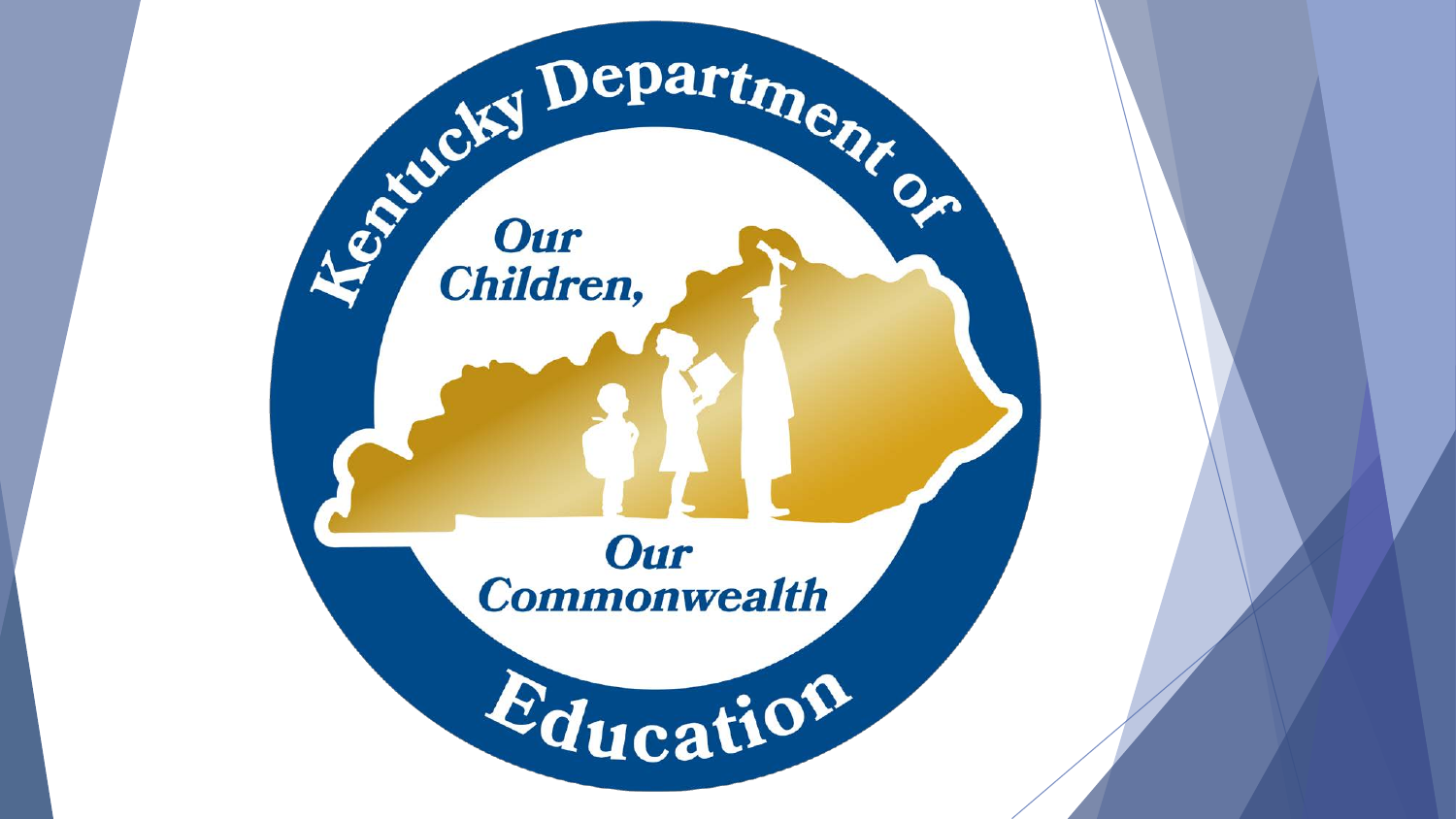# Kentucky Academic Standards for Technology

Kentucky Board of Education Meeting June 2020

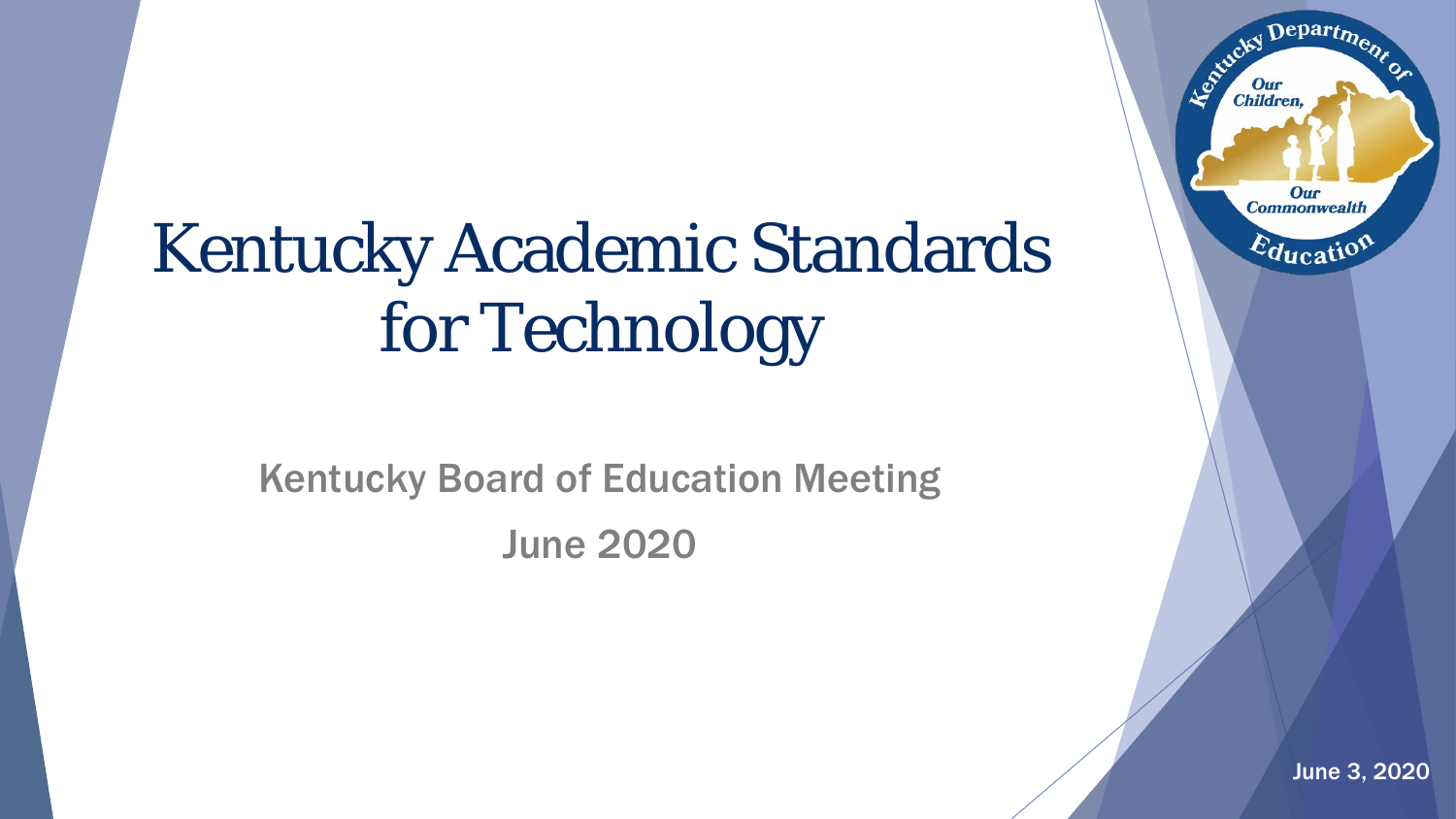## Standards and Regulation

### **704 KAR 8:090**

### *Kentucky Academic Standards for Technology* (New Administrative Regulation)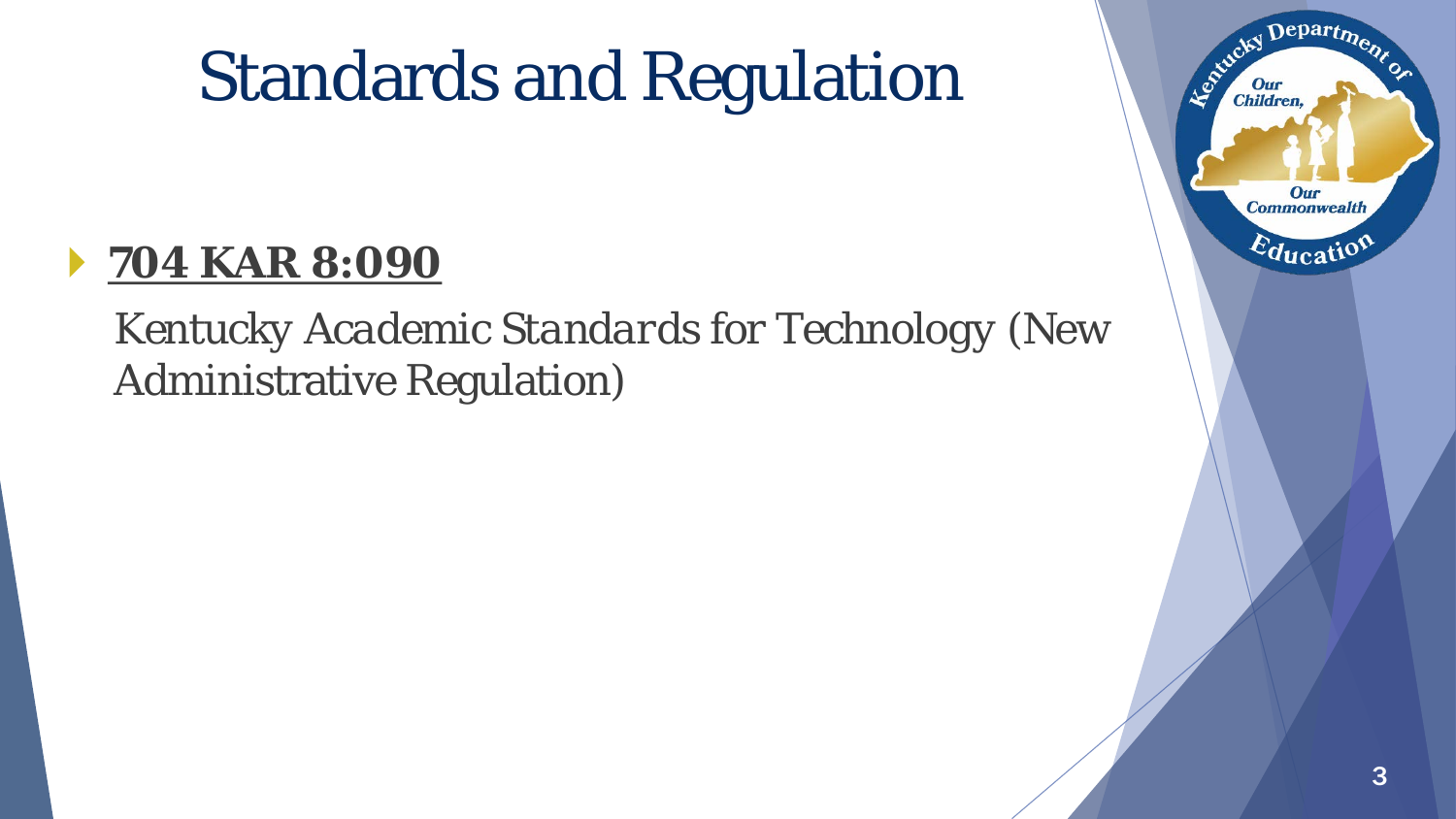## Timeline

#### • **March 2019**

- Invitations to writing team committee members were accepted.
- **May 2019**
	- **May 2:** First writing committee meeting with writing teams and oversight team to develop standards architecture and individual standards.
	- **May 16:** First virtual meeting to develop smaller writing teams based on grade levels and standards concepts.
- **June 2019**
	- Virtual writing team meetings with grade levels and standards concepts.
- **July 2019**
	- **July 1:** Virtual meeting with oversight team to review the work of the writing team.
	- **July 16:** Virtual meeting with oversight team with recommendations for writing team.

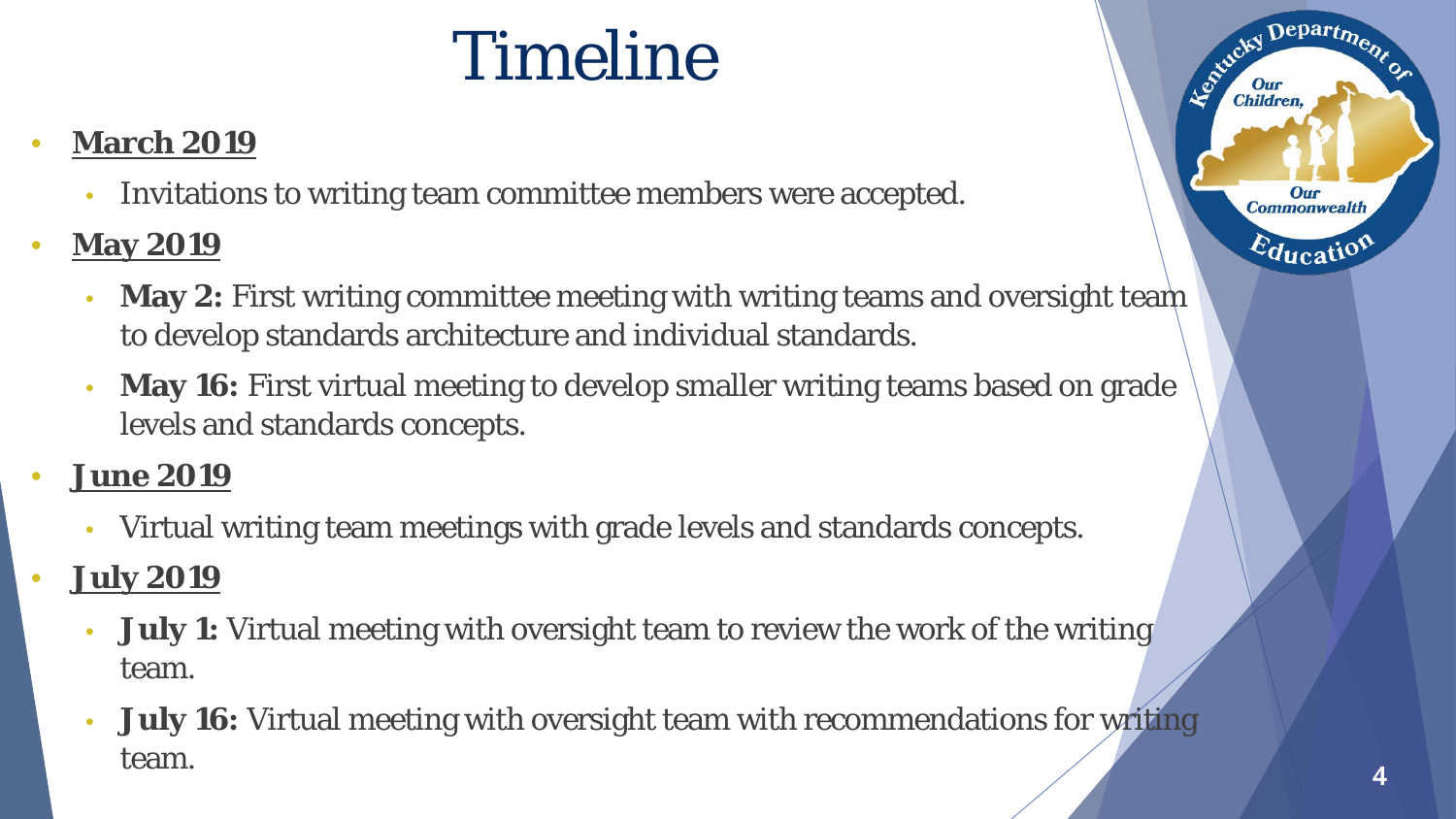# Timeline (Cont.)

#### • **August 2019**

- **Aug. 14:** Virtual meeting with writing team to review the oversight team's recommendations.
- **Aug. 23:** Virtual meeting with writing team groups to revise the standards.
- **October 2019**
	- **Oct. 21:** Form released to gather public comment.
- **November 2019**
	- **Nov. 25:** Virtual meeting with oversight team to review public comment.
- **December 2019**
	- **December 12:** Virtual writing team meetings to use the feedback from the oversight team, along with public comments, to revise the standards.

#### • **January 2020**

• Draft standards finalized based on feedback collected during focus group.

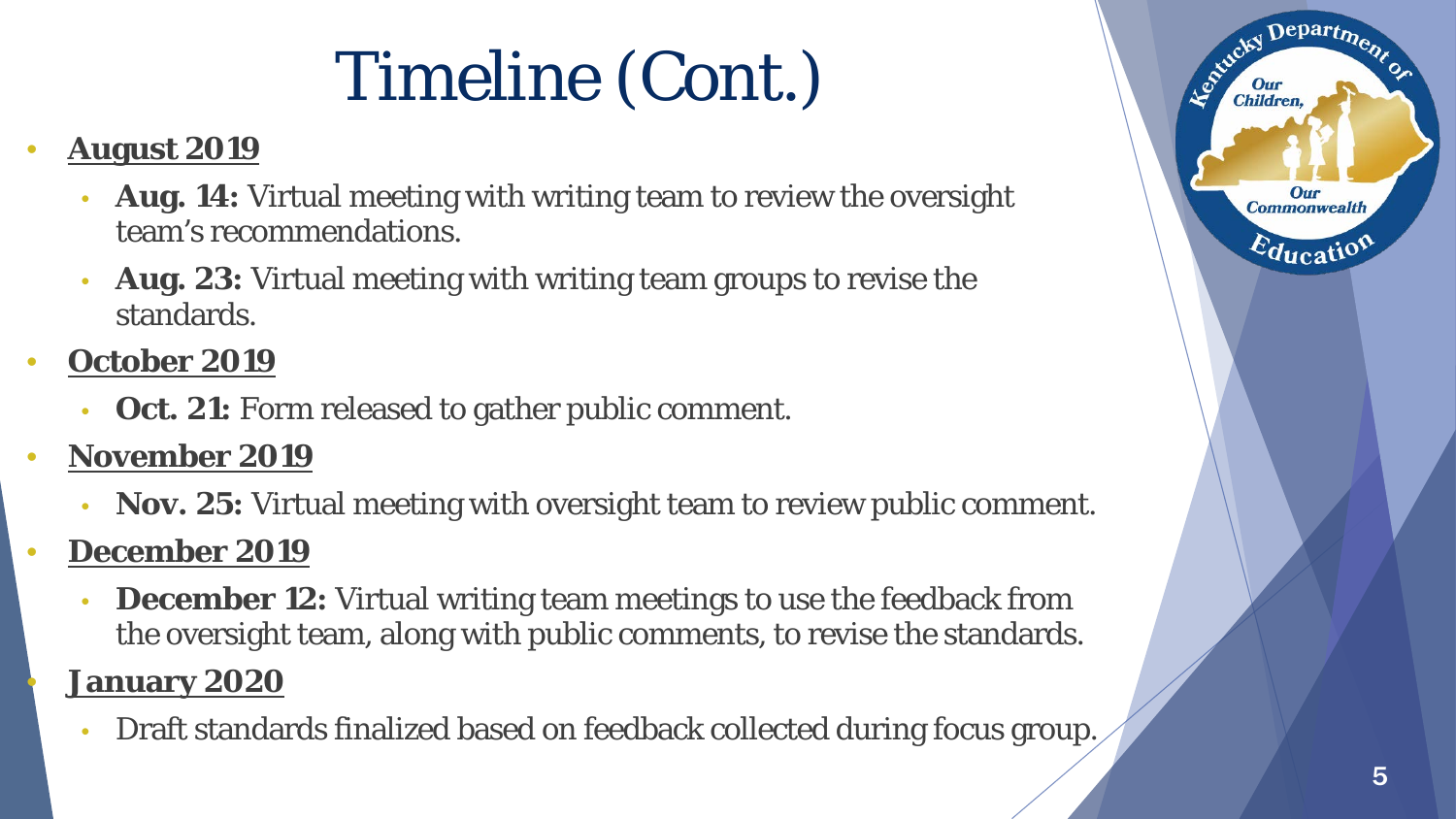# Writers' Vision

- The writing team envisioned standards that would afford students the opportunity to engage in critical thinking, computational thinking and problem-solving through computer science. The writing team wanted standards that would:
	- Initiate cross-curricular connections to enhance the understanding of learning through digital technology skills and concepts;
	- $\bullet$  Establish a continuum of technology competencies K-12 to be demonstrated;
	- Provide opportunities for all students to engage in learning through technology experiences and promote advanced demonstration of technology competencies (and digital skills) to prepare them for future success; and
	- Prepare students to address a critical workforce need related to technology knowledge, skills and application.



Le Child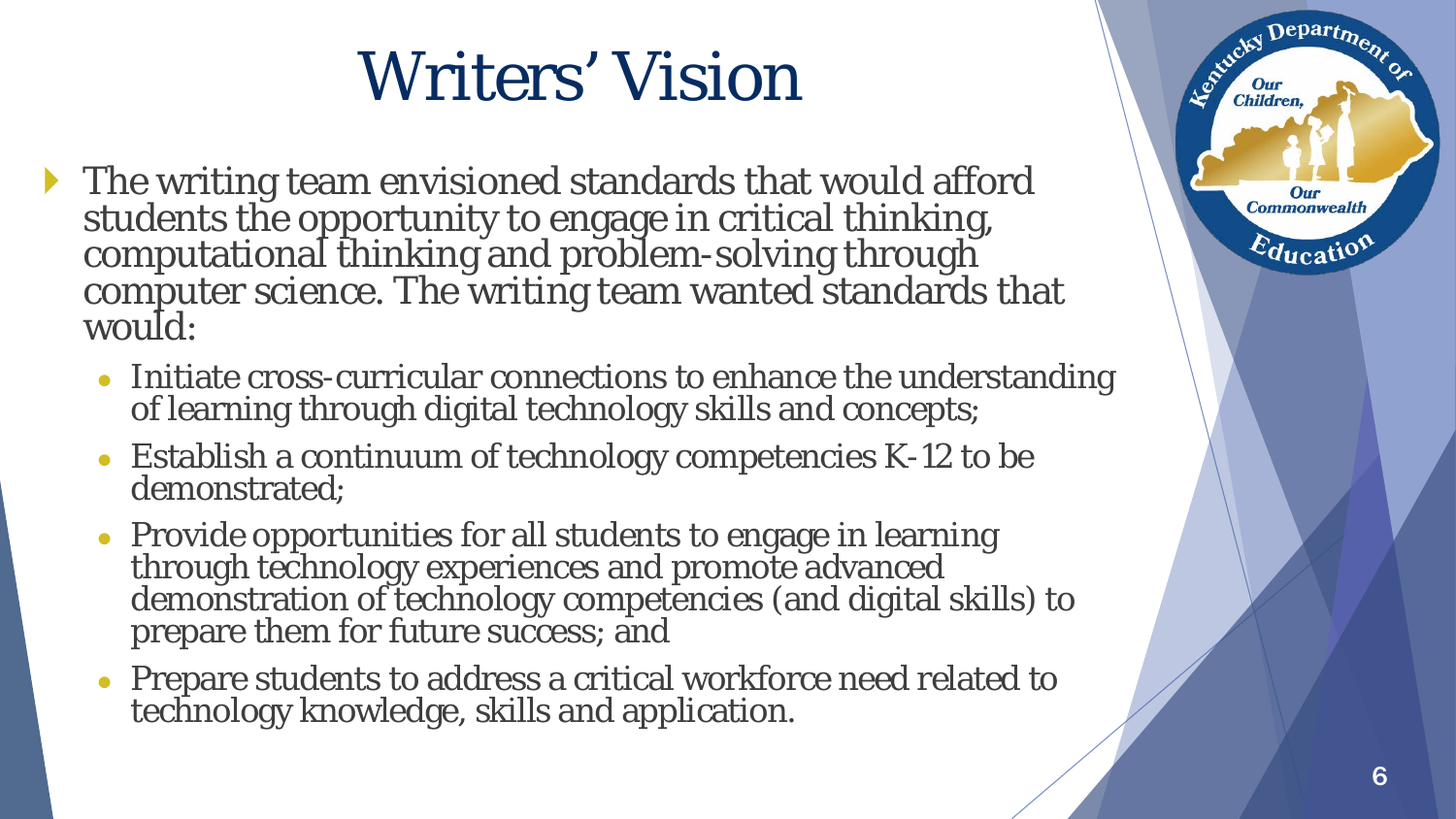## The Architecture

- Organized into five components:
	- Grade Band
	- **Concept**
	- **Standard**
	- Learning Priority
	- Performance Indicator



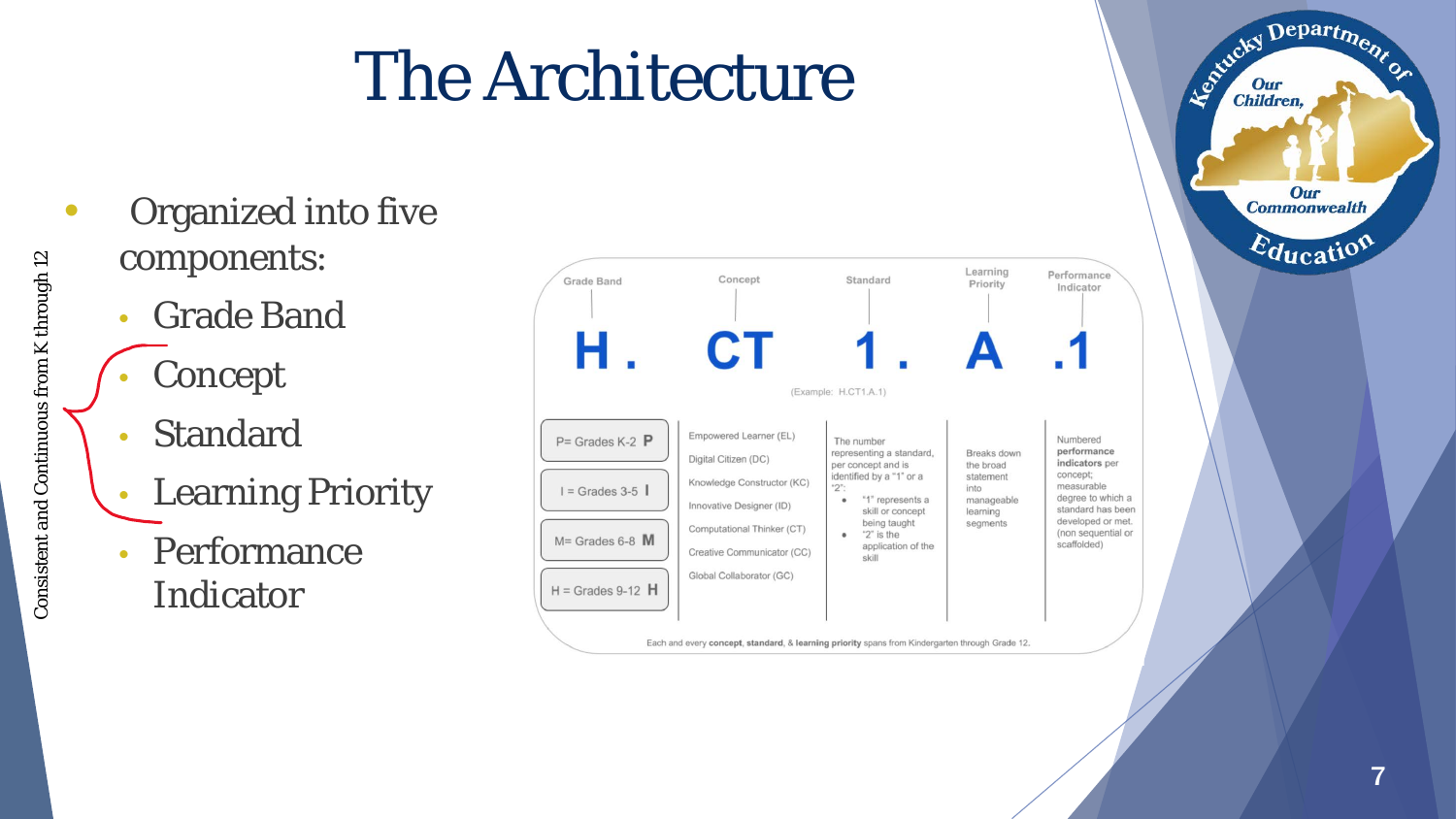### Grade Band Overview ... Coming in 2nd reading

#### PRIMARY (K-2)

The technology standards at the primary level provide an entry- point into necessary knowledge, skills and competencies that equip students for a successful future. This goal requires the understanding of content that helps: empower learners, create responsible digital citizens, facilitate knowledge construction, design and innovate for learning, think computationally, communicate creatively and collaborate with a global mindset.

Application of the technology standards at the primary level should focus on active learning and integrating the identified skills into other disciplines. These standards provide a clear progression of skills and students develop a broad conceptual understanding of technology. All content teachers should provide opportunities for students to apply the skills and knowledge identified.

#### INTERMEDIATE (3-5)

The technology standards at the intermediate level continue to lay the foundation of necessary knowledge, skills and competencies that equip students for a successful future. This goal requires the understanding of content that helps: empower learners, create responsible digital citizens, facilitate knowledge construction, design and innovate for learning, think computationally, communicate creatively and collaborate with a global mindset.

Application of the technology standards at the intermediate level should focus on active learning and integrating the identified skills into other disciplines. These standards provide a clear progression of skills and students develop a broad conceptual understanding of technology. All content teachers should provide opportunities for students to apply the skills and knowledge identified.

#### MIDDLE (6-8)

The technology standards at the middle school level expand upon the framework of necessary knowledge, skills and competencies that equip students for a successful future. This goal requires the understanding of content that helps: empower learners, create responsible digital citizens, facilitate knowledge construction, design and innovate for learning, think computationally, communicate creatively and collaborate with a global mindset.

Application of the technology standards at the middle school level should focus on active learning and integrating the identified skills into other disciplines. These standards provide a clear progression of skills and students develop a broad conceptual understanding of technology. All content teachers should provide opportunities for students to apply the skills and knowledge identified.

#### HIGH (9-12)

The technology standards at the high school level serve as a culmination of the necessary knowledge, skills and competencies that equip students for a successful future. This goal requires the understanding of content that helps: empower learners, create responsible digital citizens, facilitate knowledge construction, design and innovate for learning, think computationally, communicate creatively and collaborate with a global mindset.

Application of the technology standards at the high school level should focus on active learning and integrating the identified skills into other disciplines. These standards provide a clear progression of skills and students develop a broad conceptual understanding of technology. All content teachers should provide opportunities for students to apply the skills and knowledge identified.



Department

Our

Established I

Our Children,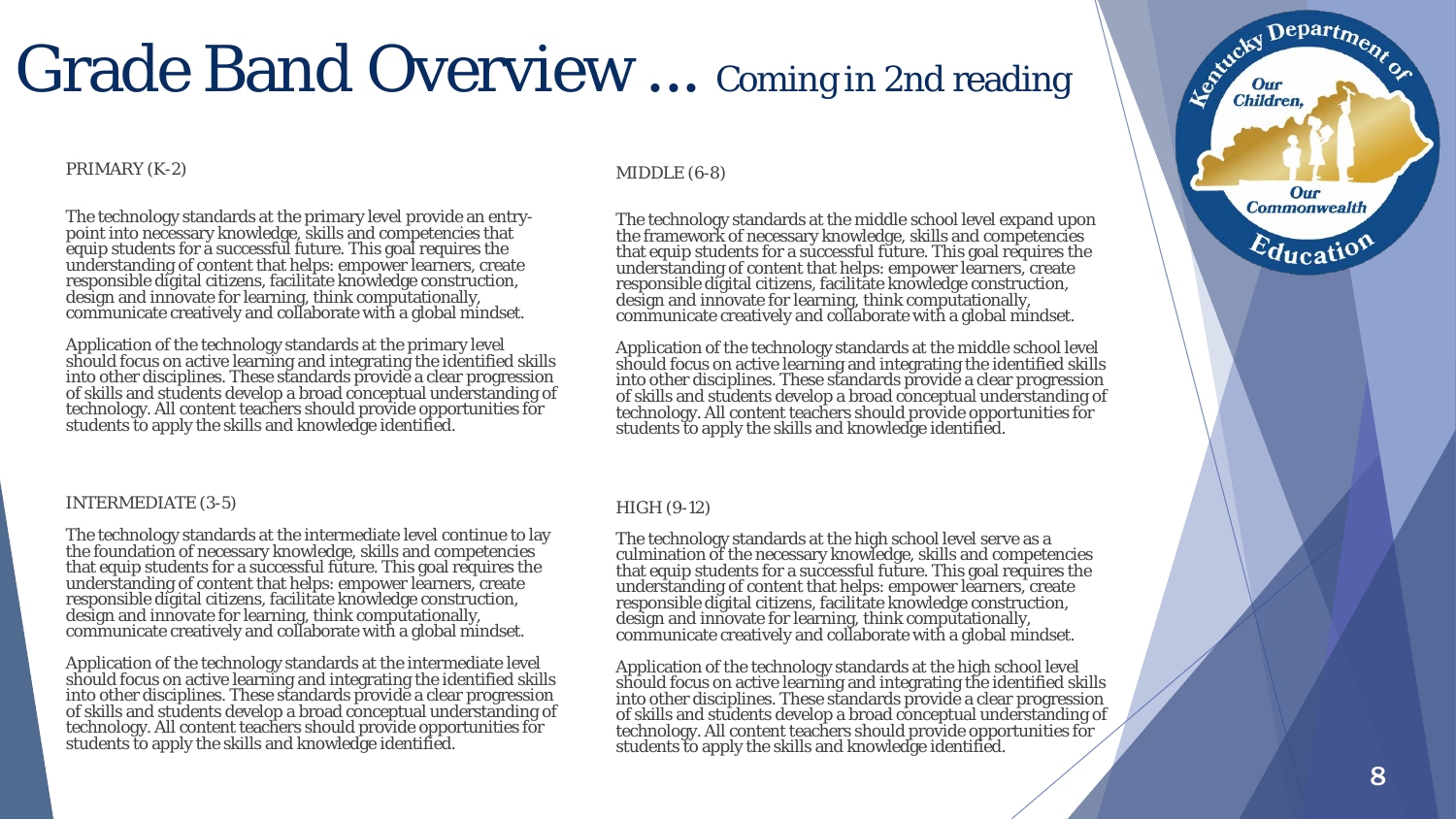### Public Comment Results

Which role best describes your affiliation with Kentucky public schools? 72 responses



**Retired Teacher** Administrator Parent/Guardian Institution of Higher Education





How many years teaching experience do you have? 49 responses



 $\bullet$  0-5  $6 - 10$  $\bullet$  11-15 ● 16-20  $21-25$ 26-30 More than 30

- 98% approval of the *KY Academic Standards for Technology*
- Feedback resulted in minor adjustments to grammar, punctuation and alignment with other standards